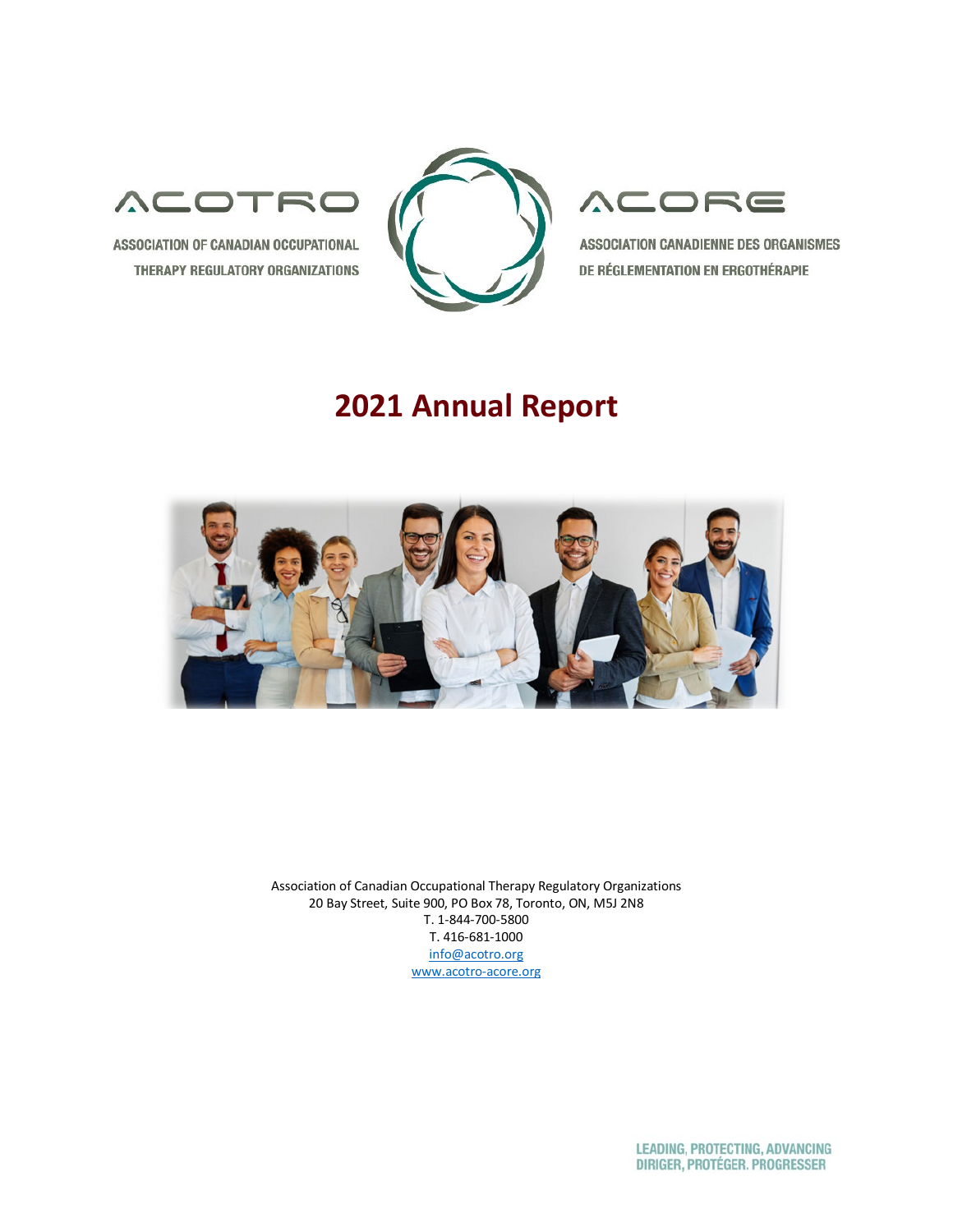

# **TABLE OF CONTENTS**

- **3 PRESIDENT'S MESSAGE**
- **4 WHO WE ARE**
- **5 HISTORY, VISION, MISSION, VALUES**
- **6 GOVERNANCE, ACOTRO MEMBERS 2021, STAFF**
- **7–14 ACTIVITIES IN 2021**
- **7 Strategic Plan Initiatives, Presentations, Website Refresh, Governance**
- **8** *Competencies for Occupational Therapists in Canada***, National eLearning Module**
- **9 Consistent Re-Entry Framework, Canadian Institute for Health Information (CIHI)**
- **9–10 Telepractice Memorandum of Understanding**
- **10 National Exam Oversight**
- **10–13 SEAS: Substantial Equivalency Assessment System**
- **14 OT Canada Reflection Day 2021**
- **14–15 Building Cultural Safety and Humility**
- **15 CONTACT INFORMATION**

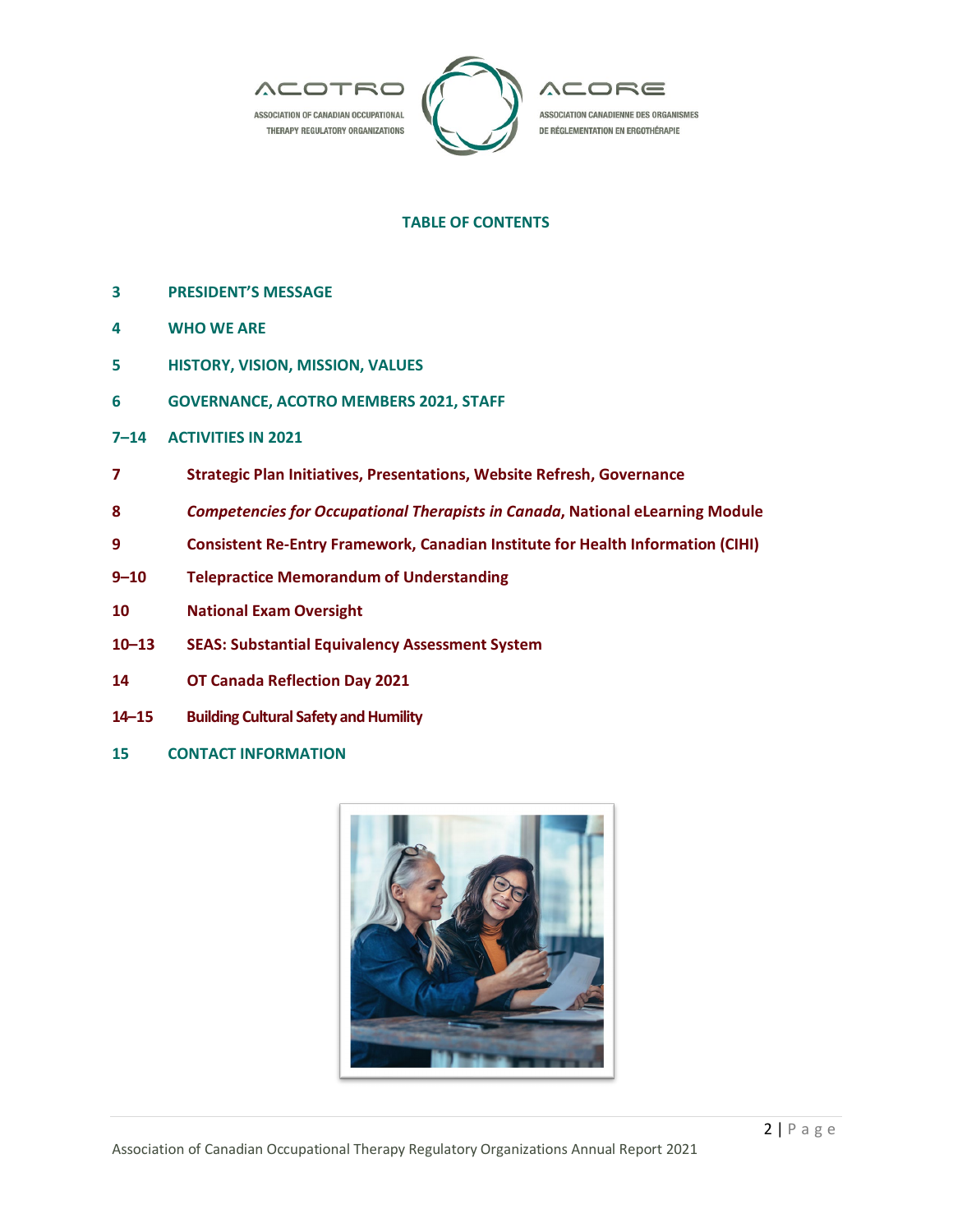

#### **PRESIDENT'S MESSAGE**

This was a year for adapting to changes. Despite the ongoing pandemic and the resulting challenges for occupational therapists (OTs) across the country, ACOTRO continued to evolve and manage these challenges. I am heartened by the energy and accomplishments of our Board members as we worked together for public protection.

First, the *Competencies for Occupational Therapists in Canada* was formally released on December 1, 2021. ACOTRO worked hard with our partners, the Association of Canadian Occupational Therapy University Programs (ACOTUP) and the Canadian Association for Occupational Therapists (CAOT), to complete this work and distribute these competencies nationally. Our next steps will be to work together to implement these new competencies in Canada. We are proud of this accomplishment as it unifies the competencies for everyone, and moves forward the expectations for practice. Included in these new competencies is a focused section about Culture, Equity, and Justice. While there have been expectations about these principles in the past, they are now clearly outlined and focused so OTs will understand their applicability to practice.

We adjusted to the realities of the pandemic by delivering the entire program of the Substantial Equivalency Assessment System (SEAS), which assesses the education and competencies of internationally educated occupational therapists (IEOTs), remotely. We were able to work through the backlog of applicants created by the pandemic, and get back on track in the first part of the year. Our evaluation of this adapted delivery method shows that it continues to be a valid way to conduct these assessments. Applications from IEOTs did not slow down, despite the pandemic.

This year, we were pleased to present a refreshed website. With the assistance of funding from the Government of Canada, we were able to streamline and update our ACOTRO website to ensure that international applicants to the SEAS program, among other stakeholders, could easily access timely and accurate information.

We continue to work with our partners to ensure excellence in occupational therapy regulation. Critical activities for regulation such as the entry-to-practice examination as well as accreditation of occupational therapy programs have improved communication and organization to better help ACOTRO members meet their regulatory obligations. We look forward to continuing these activities.

We worked together to adapt to the changing realities of the nature of work, which have accelerated during the pandemic. OTs are using technology to connect with their clients now more than ever before. A focus this year has been addressing the regulatory parameters around the impact on occupational therapy practice that increasingly uses technology for client visits and for crossing provincial borders. We continue to move these dialogues forward.

I want to thank the ACOTRO Board for working collaboratively for the protection of the public and showing resilience in another year of pandemic challenges. I look forward to the possibilities that 2022 will bring.

**Elinor Larney** *President, ACOTRO Registrar, College of Occupational Therapists of Ontario*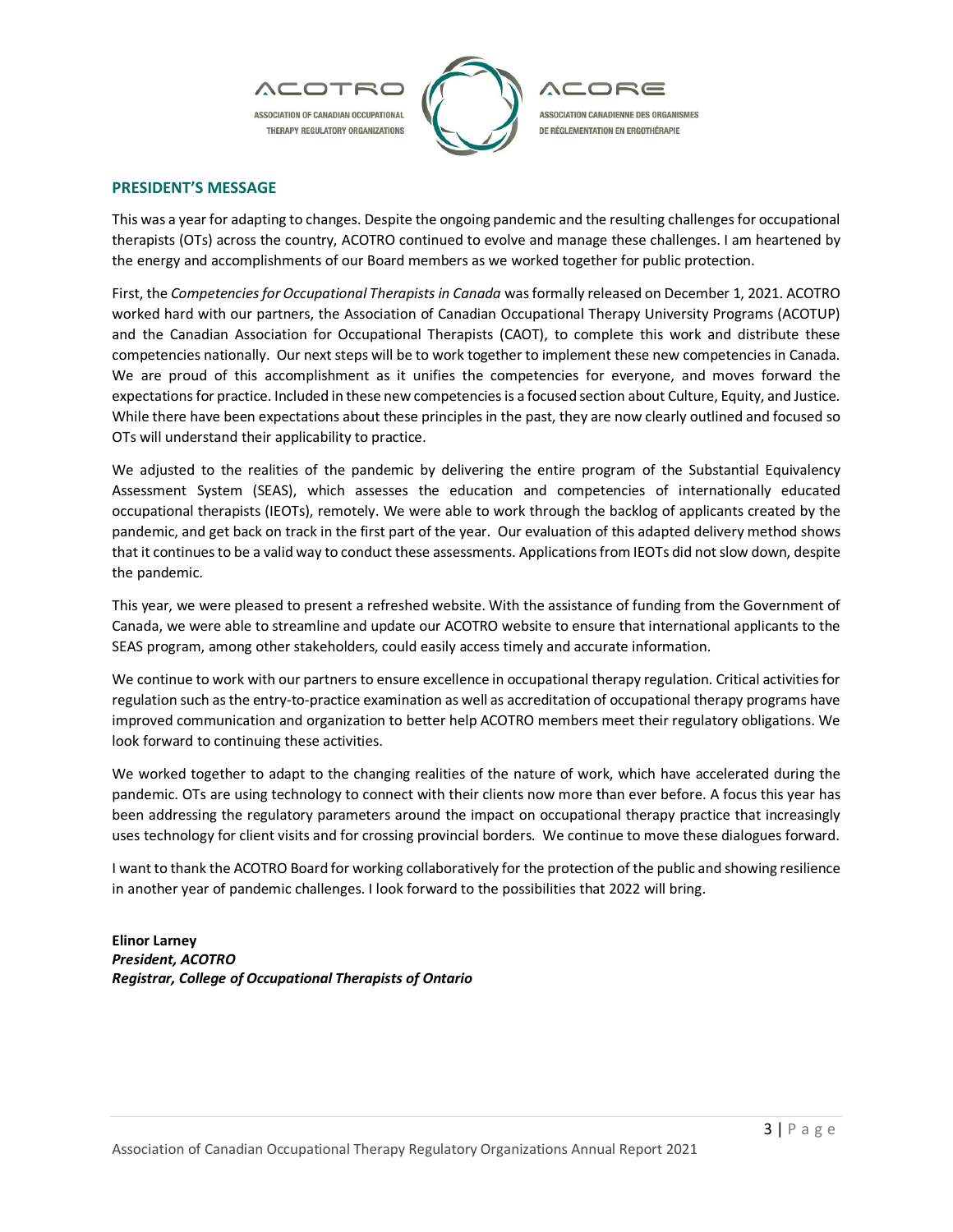

# **WHO WE ARE**

The Association of Canadian Occupational Therapy Regulatory Organizations—or ACOTRO—is the national organization of occupational therapy regulators in Canada. Our goal is to promote consistency and excellence in regulating occupational therapy across Canada.

ACOTRO's 10 provincial members protect the public by regulating the practice of occupational therapy in their respective provinces. We also provide guidance to OTs seeking information on how to register in Canada.

Through ACOTRO, regulators collaborate to promote the best regulatory practices, enhance public accountability, build consistency across the country, and support each other in our efforts to respond to changes in occupational therapy practice and regulation.

We bring leadership to our profession by

- advancing best practices in occupational therapy regulation,
- developing and promoting a national strategy for consistent regulatory practices,
- promoting interprovincial and international mobility among OTs, and
- strengthening national and international networking and information-sharing.

In practical terms, this means that we work together to streamline processes and facilitate change in the regulatory environment.

ACOTRO also administers the assessment process for IEOTs. This process assesses the extent to which an OT's education obtained internationally is substantially equivalent to the education and competencies obtained by OTs educated in Canada.

The ACOTRO Board is appointed by the occupational therapy regulatory organization in each province (see Figure 1). Therefore, each Canadian province has one representative on the ACOTRO Board.



# **Figure 1:** ACOTRO Member Organizations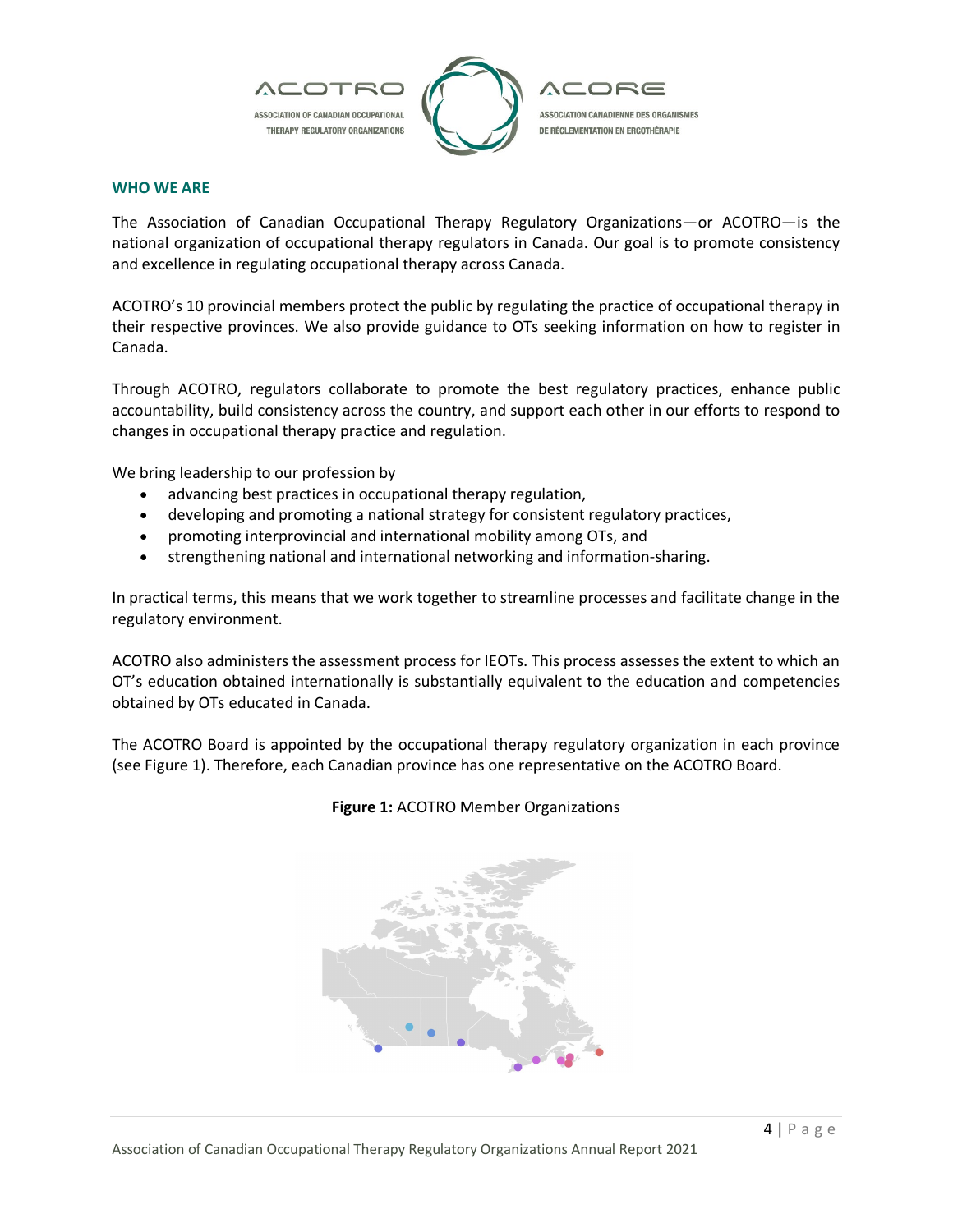

#### **HISTORY**

ACOTRO was established in 1989 and incorporated in 2011. The following sections detail our vision, mission, and values.

# **VISION**

Courageous Unified Regulatory Leadership

#### **MISSION**

Working together for public protection by advancing effective regulation of occupational therapists in Canada

#### **VALUES**

ACOTRO embraces the following values:

- **Mutual respect:** We recognize all members as equal partners, and we welcome and honour diverse opinions, perspectives, and contributions.
- **Mentoring and support:** We believe that shared ideas and expertise, reciprocal consultation, and new leader orientation facilitate leadership development and capacity-building.
- **Trust:** We respect confidences and confidentiality. Decisions are made by consensus, and members speak with one voice publicly.
- **Excellence:** We use best practices and evidence-based decision-making to support effective leadership and continuous improvement.
- **Collaboration:** We access collective wisdom by working in partnership with each other and with stakeholders. We create positive relationships and accepting environments that facilitate communication and goal achievement.
- **Commitment:** We dedicate time and energy to fulfill ACOTRO's goals and objectives. When members cannot fulfill promises, we communicate this and support each other.
- **Accountability:** We are responsible to each other, to the boards and members of our organizations, and to the public for setting and achieving realistic goals and activities, and for functioning transparently.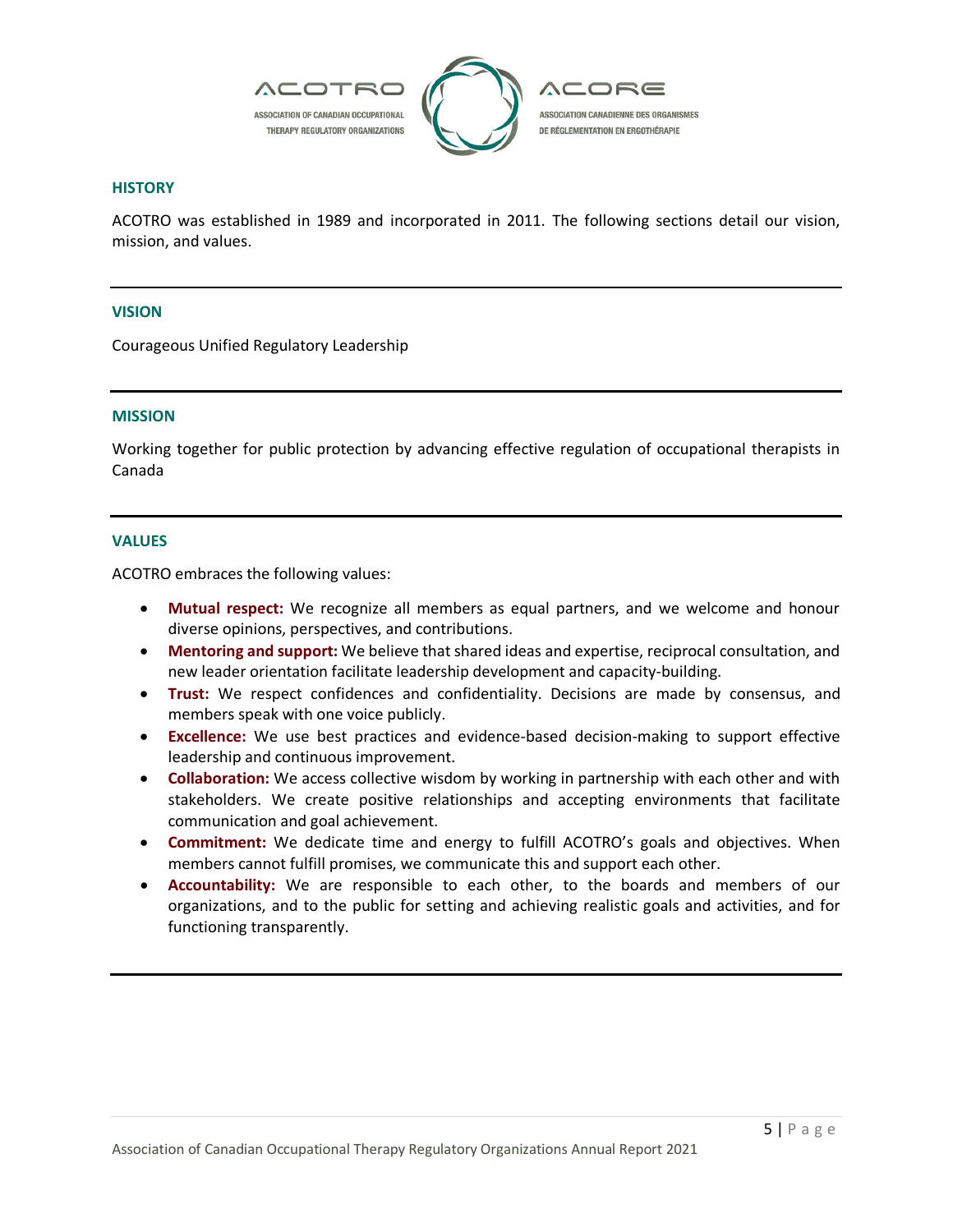

#### **GOVERNANCE**

All occupational therapy regulatory organizations across Canada belong to ACOTRO and contribute to its activities. The organization is governed by a Board of Directors composed of the registrars or representatives from each of our 10 provincial regulators.

#### **ACOTRO MEMBERS 2021**

**President: Elinor Larney** *Registrar, College of Occupational Therapists of Ontario*

**Vice-President: Kim Doyle** (May–December) *Executive Director, Newfoundland and Labrador Occupational Therapy Board*

**Treasurer: Kevin Wong** (May–December) *Registrar, College of Occupational Therapists of Nova Scotia*

**Heather Cutcliffe** (Vice-President, January–May) *Registrar, Prince Edward Island College of Occupational Therapists*

**Sharon Eadie** (Treasurer, January–May) *Executive Director, College of Occupational Therapists of Manitoba*

**Marianne Baird** *CEO and Registrar, Alberta College of Occupational Therapists*

# **Philippe Boudreau**

*Directeur général et secrétaire, Ordre des ergothérapeutes du Québec*

**Kathy Corbett** *Registrar and CEO, College of Occupational Therapists of British Columbia*

**Sherry Just** *Executive Director, Saskatchewan Society of Occupational Therapists*

**Natalie MacKenzie** (July–December) (Catherine Pente: January–July) *Registrar, New Brunswick Association of Occupational Therapists*

There is no regulatory organization in the Northwest Territories, Nunavut, or Yukon. OTs in these regions may be registered by regulatory organizations in other provinces.

# **STAFF**

**Susan Domanski**, SEAS Manager **Suzanne Cunningham**, SEAS Associate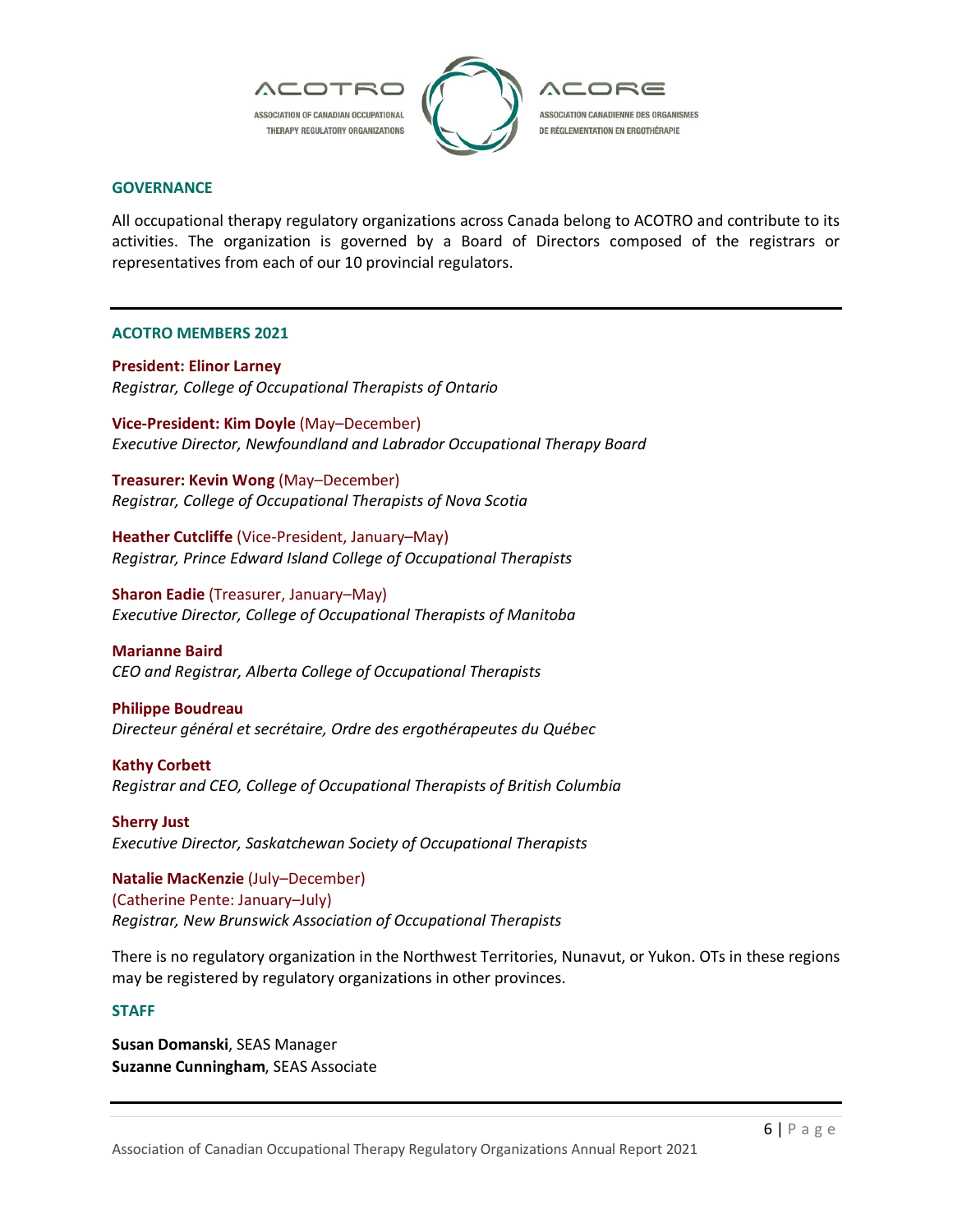

# **ACTIVITIES IN 2021**

ACOTRO members continued to adapt to the challenges brought about by the COVID-19 pandemic. Board members and staff collaborated to complete the initiatives set out in the current strategic plan. ACOTRO met with various stakeholders to achieve common goals and complete shared projects.

# **Strategic Plan Initiatives**

ACOTRO members contributed to discussions and projects to increase the consistency of occupational therapy regulatory processes across Canada. Highlights included navigating the effects of the pandemic, addressing interjurisdictional telepractice, completing the new competencies document for OTs in Canada, updating the ACOTRO website, and participating in Truth and Reconciliation activities.

# **Presentations**

- On February 10, Robin Adams, formerly of the College of Dental Hygienists of British Columbia, presented to the ACOTRO Board on "The History of Indigenous Peoples in Canada and Their Social Determinants of Health*.*"
- Andrea Bowden and Janetta Ozard from the College of Occupational Therapists of British Columbia presented to the ACOTRO Board on May 26 on their Indigenous Cultural Safety and Humility Project.
- On November 10, ACOTRO received a presentation from Canadian Institute for Health Information representatives Eric Pelletier, Lynn McNeely, Clara Pong, and Katie Burt about current initiatives, modernizing the collection of data from OTs across the country, and agreement updates.
- ACOTRO President Elinor Larney presented a summary of current ACOTRO initiatives to the regulatory body board chairs and presidents during a teleconference on November 25.

# **Website Refresh**

ACOTRO Board members worked with SEAS staff and external companies to restructure, redesign, and update the content of the ACOTRO website to ensure current and accurate information for stakeholders and SEAS applicants in both French and English. Through this process, the security and responsiveness of the website were also improved.

# **Governance**

Over the past year, the Governance Committee refreshed several existing governance policies to enhance ACOTRO's organizational efficiencies and effectiveness. The Committee also developed a roles and responsibilities presentation to assist with governance education and succession management; this was presented to the ACOTRO Board. The risk management framework was further developed with a risk register.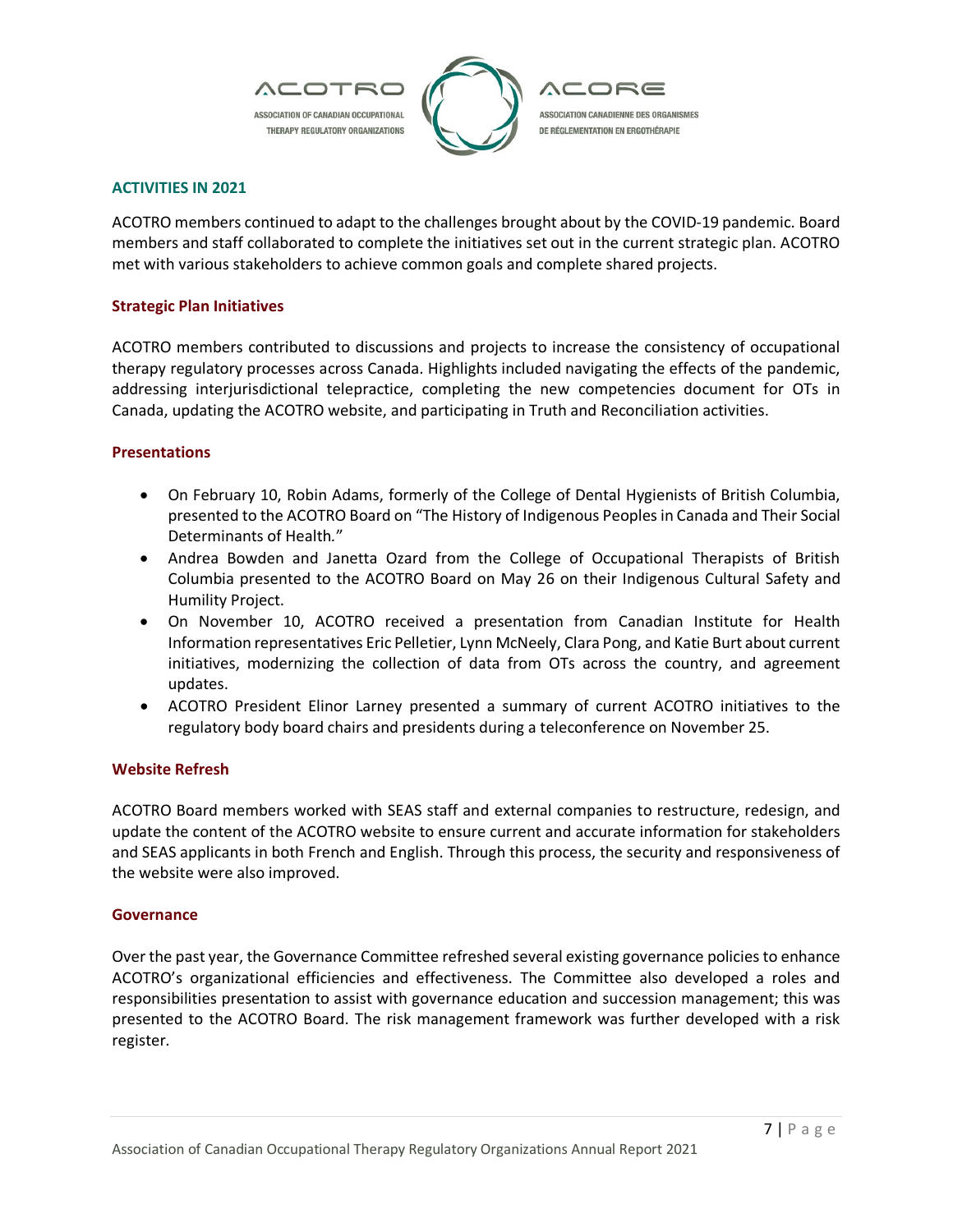

# *Competencies for Occupational Therapists in Canada*

# *By Elinor Larney, President of ACOTRO, Chair of CORECOM Steering Committee*

ACOTRO was pleased to introduce the *Competencies for Occupational Therapists in Canada* in December 2021. This release was made possible by the collaborative efforts of ACOTRO, ACOTUP, and the CAOT, as well as by funding from the Government of Canada's Foreign Credential Recognition Program. While the government funding enabled the CORECOM Steering Committee to secure experts to assist with this work, each of the Steering Committee members contributed many hours on an in-kind basis. In addition, eight months into the work, the pandemic hit, forcing the Steering Committee and its panels of experts to forego any in-person meetings and to move to video conference technology. Despite this, the work was rewarding and successful, and the new competencies are the result.

The *Competencies for Occupational Therapists in Canada* are the first set of unified competencies for occupational therapy in Canada, and the document describes the process for their development. The competencies encompass six domains, each with a competency statement and corresponding indicators that describe how that competency is met. The context of practice is critical in applying the indicators, as not all indicators will be applicable in all practice settings.

The next step will be the implementation of these competencies within each sector across the country. Coordination of this work will be required for education and testing at the entry-to-practice level to be aligned with the new competencies. ACOTRO members will be implementing these competencies over the next few years. The implementation at the provincial level is specific to each province's regulatory infrastructure, so it may occur at different points in time. Educational materials will be available in 2022 to assist OTs to understand the impact of these new competencies on their practice.

The *Competencies for Occupational Therapists in Canada* can be accessed at https://acotro-acore.org/wpcontent/uploads/2021/11/OT-Competency-Document-EN-web.pdf.

# **National eLearning Module**

A steering committee, led by the College of Occupational Therapists of Ontario, was formed to develop a national eLearning module to inform and educate OTs about the new competencies, including an overview on the new sections on culture, equity, and justice, and professional responsibility. The eLearning module will be available to participating regulatory organizations for use as an online learning tool for individual registrants to increase their understanding and familiarity with the new competency document. Regulators may use this module as part of their quality assurance programs, their investigations and resolutions programs, and their registration programs for applicants re-entering the profession.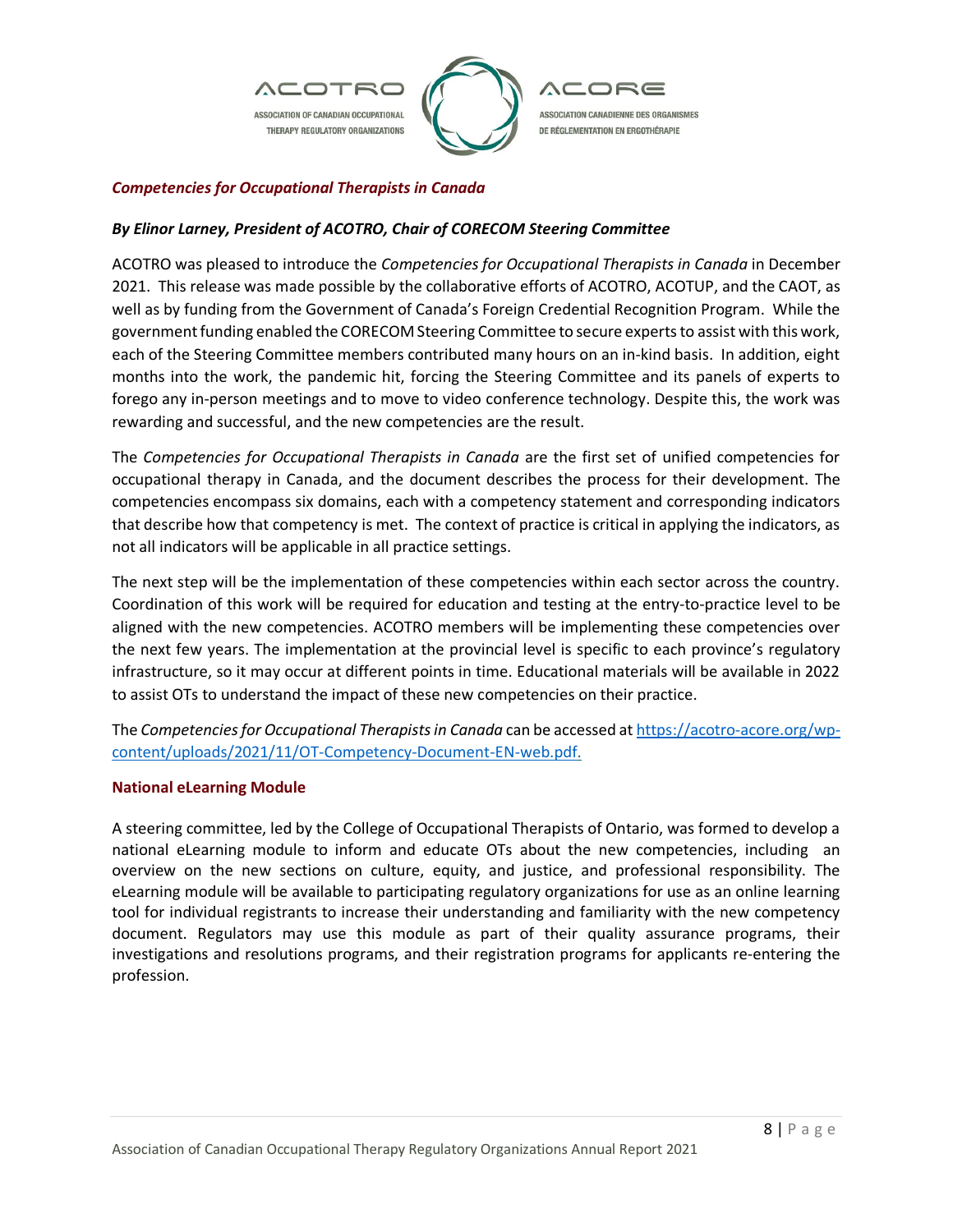

# **Consistent Re-Entry Framework**

Re-entry is the process for confirming competency to return to practice following an absence from practice. A steering committee was formed to develop a re-entry program framework to harmonize reentry practice requirements and ensure that key program elements are consistent with other ACOTRO regulatory endeavours. The new framework will be made available for adoption by ACOTRO members and include draft program policies and tools for program implementation. The committee has started comparing the current re-entry programs from provincial regulatory organizations and begun a review of research evidence to inform the development of the new framework.

# **Canadian Institute for Health Information (CIHI)**

ACOTRO provides an efficient means for CIHI to connect with occupational therapy data providers.

# **Annual Data Provider Meeting**

ACOTRO and the CAOT met with CIHI in February 2021. The Canadian occupational therapy regulators provide their provincial data to CIHI, while the CAOT reports data on those OTs who work in the territories, where professional regulation does not exist. The information populates the Occupational Therapy Database and the Health Workforce Database.

#### **Minimum Data Set**

CIHI is working to harmonize much of the information it collects from a variety of health professions. Work related to this initiative will occur over the coming years.

#### **Data Services Agreement**

ACOTRO contributed to a review of the agreement, which outlines the respective commitments of the data providers and CIHI.

#### **CIHI Resources**

CIHI has developed a number of resources which ACOTRO is using to guide its work, most notably the Proposed Standards for Race-Based and Indigenous Identity Data Collection and Health Reporting in Canada.

# **Telepractice Memorandum of Understanding**

ACOTRO is developing a memorandum of understanding for cross-jurisdictional virtual and telehealth services; a formal announcement will be made when this occurs.

The memorandum of understanding will address how each of the occupational therapy regulators relates to each other on regulatory matters that arise when an OT provides cross-jurisdiction virtual and/or telehealth services. This type of service delivery method was not contemplated when the legislation in the respective jurisdictions was enacted.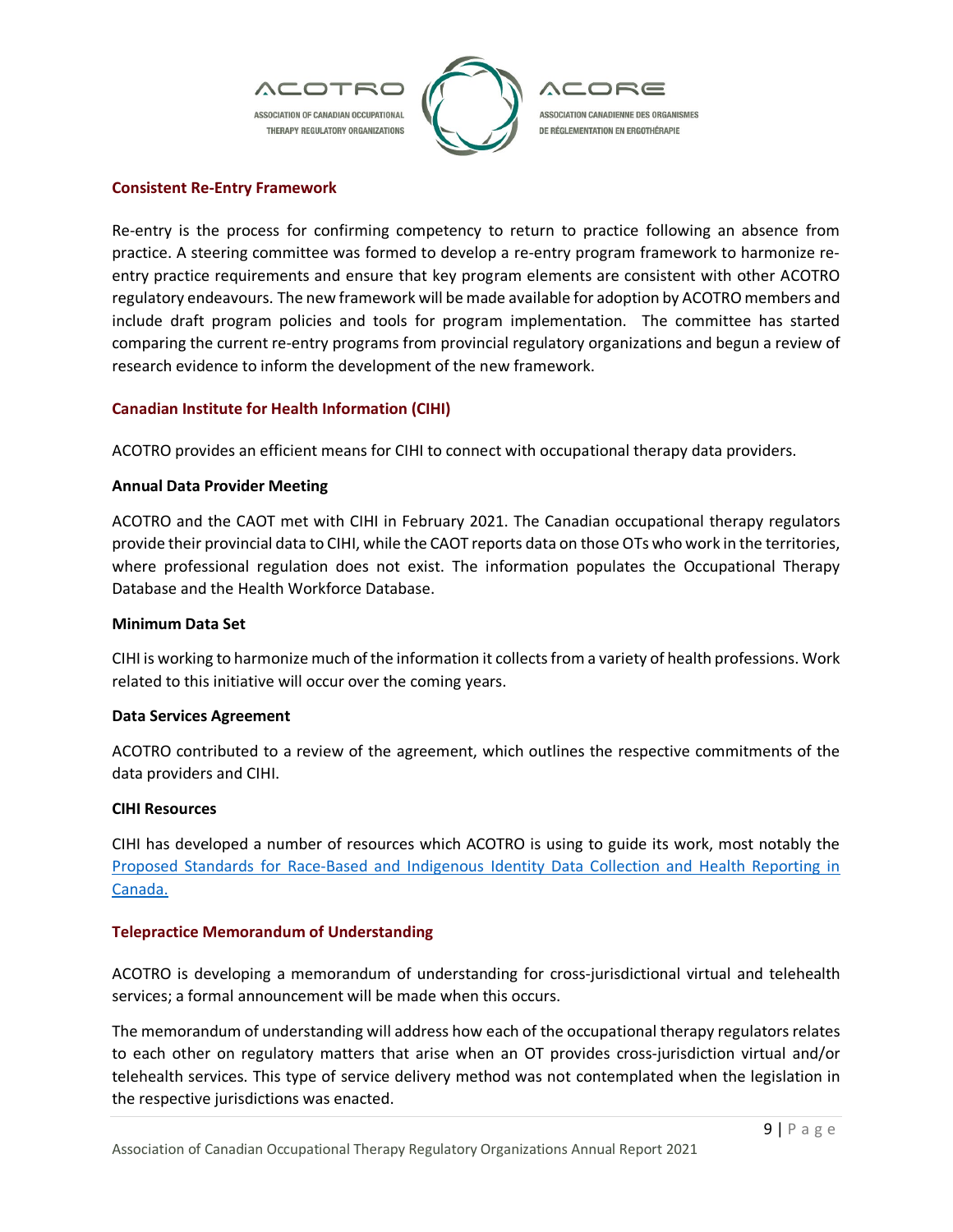

It is essential to remember that each province and territory in Canada has autonomy for health delivery legislation, including how it creates the legislation to regulate health professions.

# **National Exam Oversight**

The National Occupational Therapy Certification Exam, administered by the CAOT, is a regulatory requirement for registration in 9 of the 10 Canadian jurisdictions.

The Exam Oversight Committee was established in 2017 to review and recommend policy for the Certification Exam Committee and National Occupational Therapy Certification Examination. The Exam Oversight Committee includes the registrar (executive director/CEO) of each provincial organization responsible for regulation and/or licensure, and the Certification Exam Committee chairperson or designate. Non-voting members consist of a CAOT Board appointee, one Certification Exam Committee member, and the CAOT CEO or designate (e.g., director of standards). A provincial regulator (ACOTRO member) chairs the Exam Oversight Committee. One ACOTRO representative attends the Certification Exam Committee business meetings, which supports involvement in important administrative decisions. Regulators are provided with the annual examination report as an additional component which assists the ACOTRO member organizations in meeting their statutory obligations related to the use of third-party entities.

The Exam Oversight Committee met five times in 2021 by teleconference to discuss and approve guidelines and policies related to the exam and its administration. A full review of the Certification Exam Committee's policies occurred. The committee approved the use of a hybrid approach for the exam without restrictions, allowing candidates to choose in-person testing centres or live remote proctoring. The CAOT has hired a consultant to help determine best practice guidelines and how to move forward with the exam using the new competencies for OTs in Canada.

# **SEAS: Substantial Equivalency Assessment System**

SEAS is the first step in the assessment process for all IEOTs applying to register anywhere in Canada outside of Quebec.<sup>[1](#page-9-0)</sup> SEAS is a program operated by ACOTRO and used by 9 of the 10 occupational therapy regulators to confirm that an applicant in a specific province meets substantial equivalence, and as such, is eligible to apply for registration and/or licensure in that jurisdiction. SEAS assesses the extent to which an IEOT's education and competencies are substantially equivalent to those of Canadian-educated OTs. Its components address both qualification recognition and competence verification:

- Academic Credential Assessment;
- Language Readiness Assessment;
- Profession-Specific Credential Assessment;
- Jurisprudence Knowledge Assessment Test; and
- Competency Assessment (CA).

<span id="page-9-0"></span><sup>1</sup> As a full member of ACOTRO, Quebec's regulatory organization, Ordre des ergothérapeutes du Québec, has fully endorsed SEAS and participated in its development. However, Quebec employs its own assessment system for the evaluation of IEOTs registering to practise in that province, according to the specific regulations and competencies set out by the Ordre des ergothérapeutes du Québec. There is no regulation of OTs in the territories.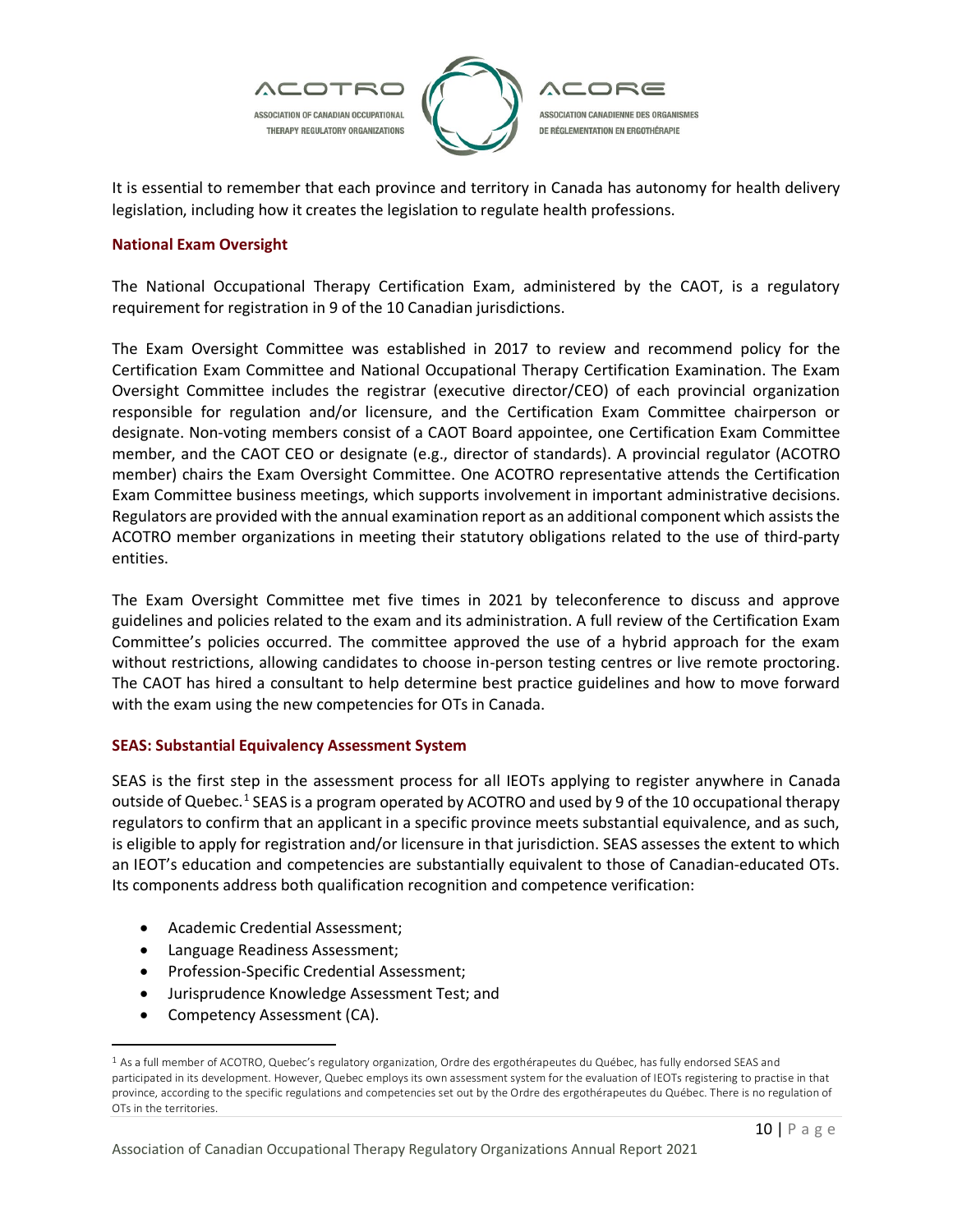

SEAS is funded through applicant fees. Reporting to the ACOTRO Board, the SEAS Oversight Committee is responsible for supporting the SEAS manager, who has operational management of the program.

# *2021 Program Highlights*

The number of IEOT applicants in 2021 increased to 143, compared with 110 in 2020, with applicant numbers exceeding the monthly forecast for the program.

**Remote Delivery of CAs:** The pandemic significantly impacted the SEAS program. Following the decision in mid-March 2020 to cancel all scheduled CAs, the only in-person assessment component of SEAS, COVID-19 contingency planning was put in place. As the pandemic progressed, it became clear that returning to in-person administration would not be feasible. The CA was transitioned to remote delivery, which was launched on November 16, 2020. Clearing the backlog of CAs was the focus of the SEAS operations and oversight team for most of 2021. As of December 2021, the backlog was fully cleared.

Psychometric support for the evaluation of the shift to remote delivery revealed positive survey results from assessors and applicants. This supports remote delivery as a valid method to assess and demonstrate competency. It is anticipated that this will be the ongoing method of CA delivery.

**Enterprise Systems Project:** SEAS staff, with the assistance of a project consultant, reviewed options for securing a new online registration and payment system that can better manage the application process. Vendor demonstrations were provided, and the need for Canadian-based data storage was clarified. It is anticipated that vendor selection and implementation will occur early in 2022.

**Gap-Filling Project:** With funding from the BC Ministry of Jobs, Economic Recovery and Innovation, the College of Occupational Therapists of British Columbia completed a project to refine a decision-making framework and create a more effective matching of identified IEOT gaps to appropriate gap-filling options. Through a review of potential gap-filling resources, a suite of options was identified that could be suitable or adapted for IEOTs who need to fill gaps in knowledge, skills, or abilities. Areas where development of new gap-filling options are needed were also identified. Next steps are to move forward on expanding gap-filling options consistent with the framework.

**Annual SEAS Update for Canadian Occupational Therapy Regulators:** The Annual SEAS Update webinar was held on November 25 to provide provincial occupational therapy regulators and their registration committees and staff with an update on the program. This update focused on the shift to remote delivery of the CA and the plan for monitoring the impact of this change.

# *SEAS Applicant Statistics for January 1 to December 31, 2021*

With the launch of the remote delivery of the CA on November 16, 2020, the timelines for completion of SEAS were improved. The number of IEOTs completing SEAS in 2021 was 131 (see Figure 2), up significantly from 25 in the previous year, and also up from 92 in 2019. Figure 3 lists the countries where the 131 IEOTs completed their occupational therapy education. Applicant numbers increased for 2021 (see Figure 4).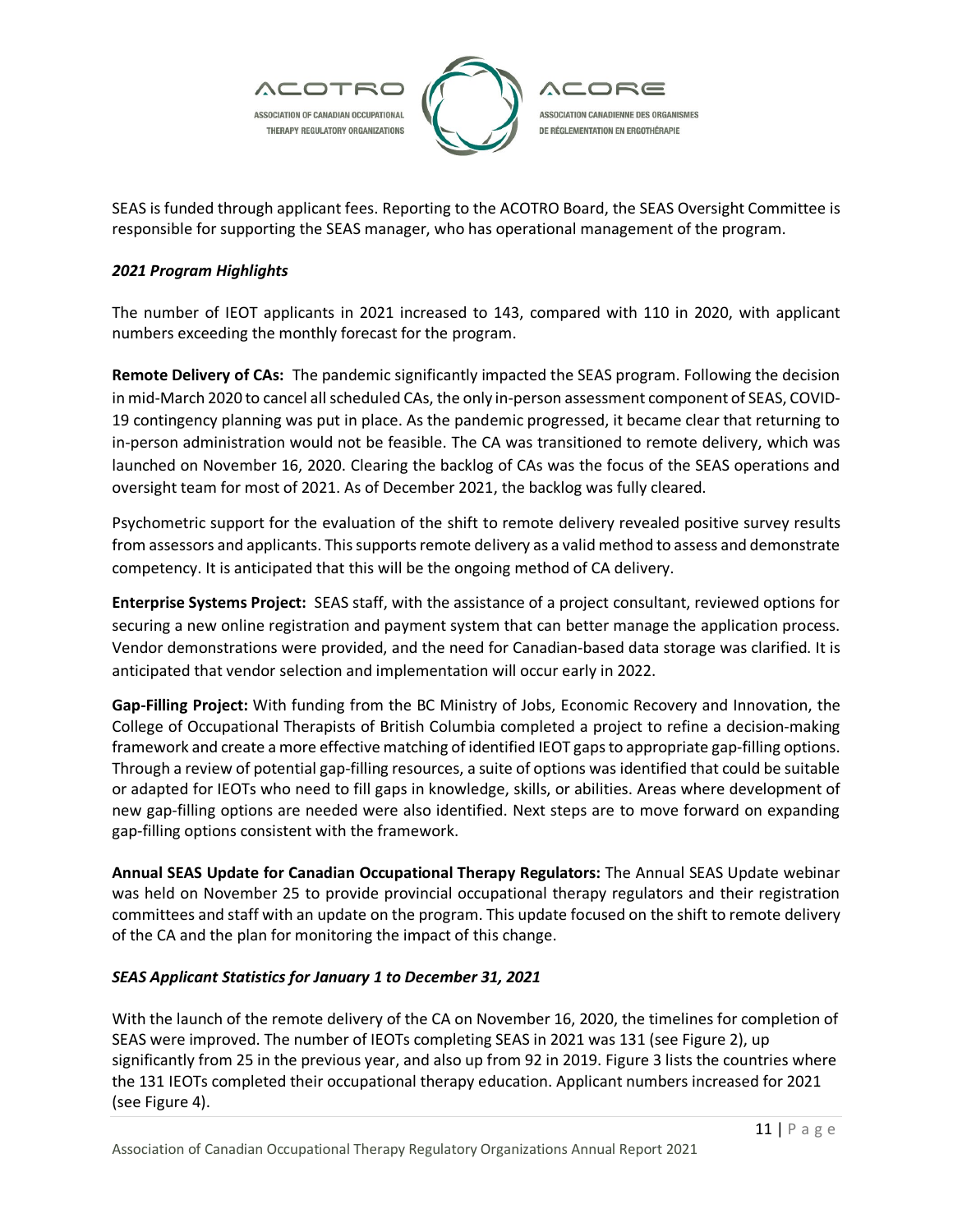

**Figure 2:** Number of Applicants Completing SEAS in 2021 and Intended Province of Practice

| Intended Province of Practice Number of Applicants |    |
|----------------------------------------------------|----|
| Unknown <sup>*</sup>                               | 26 |
| N/A (Failed SEAS)                                  | 13 |
| <b>British Columbia</b>                            | 42 |
| Ontario                                            | 29 |
| Alberta                                            | 10 |
| Nova Scotia                                        | 5  |
| Newfoundland                                       | 2  |
| Manitoba                                           | 1  |
| New Brunswick                                      | 1  |
| Quebec **                                          | 1  |
| Saskatchewan                                       |    |

\* Gap-filling not complete or applicant not ready to register

\*\* Completed SEAS and Quebec process at same time

**Figure 3:** Country of Occupational Therapy Education for Applicants Completing SEAS in 2021

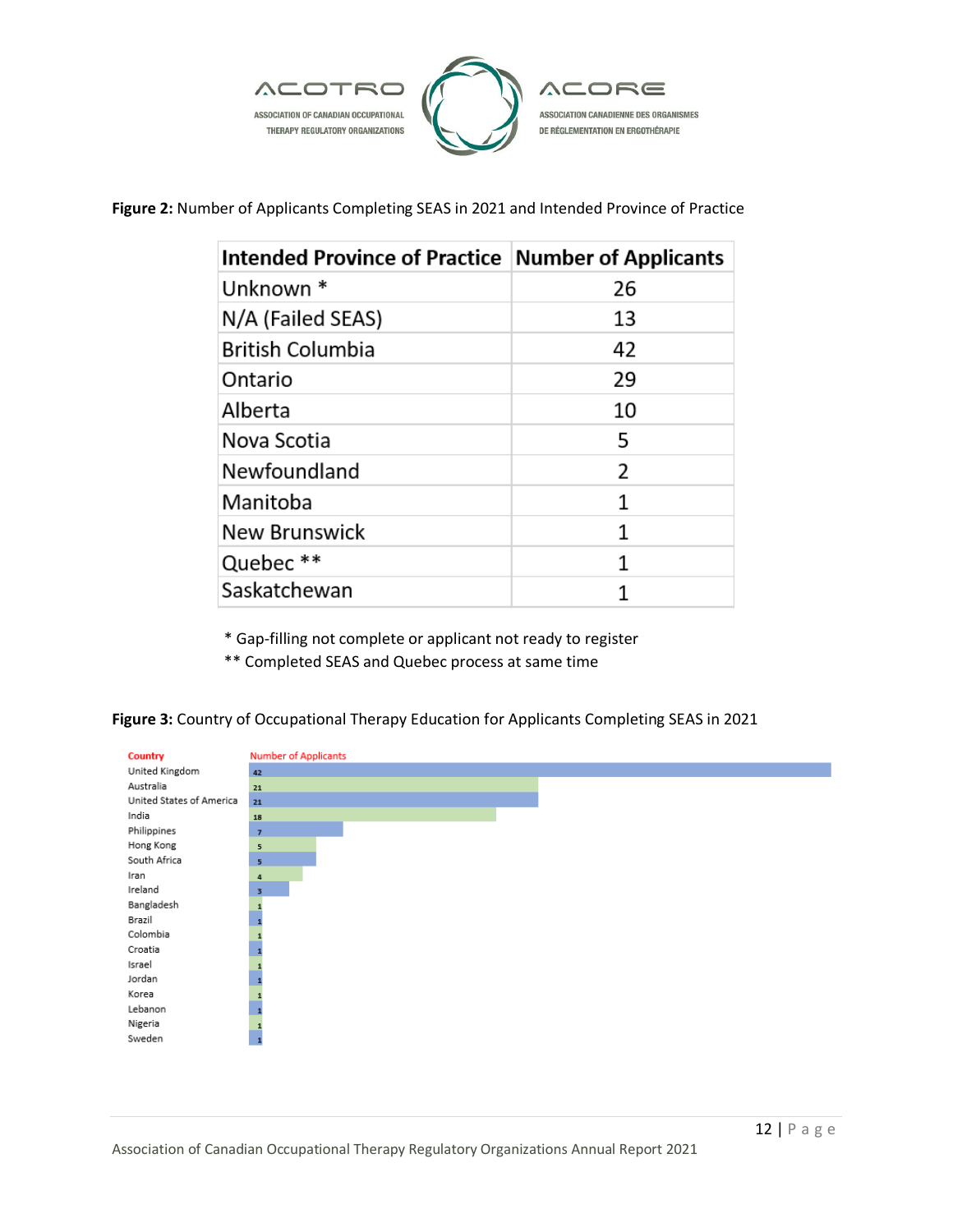





# **OT Canada Reflection Day 2021**

OT Canada Reflection Day was held virtually on June 22, with a focus on equity and justice. Representatives from ACOTRO, ACOTUP, the CAOT, the Canadian Occupational Therapy Foundation, and the Association of Canadian Occupational Therapy Professional Associations were in attendance. These were the objectives for Reflection Day:

- 1. To develop an understanding of how historical, social, political, and moral systems have led to inequality for certain individuals and advancement for other people including
	- a. how intersections of oppression and privilege are experienced; and
	- b. implications for occupational therapy education, research, and practice.
- 2. To identify core principles of equity and justice by
	- a. examining how systems of colonization affect occupational therapy organizations,
	- b. identifying recommendations to approach the work through decolonial and anti-racist lenses, and
	- c. identifying circles of influence for systemic change by individuals and organizations to promote equity and justice.
- 3. To outline commitments and actions as individual organizations and as a collective using coconstruction to address equity and justice in Canada.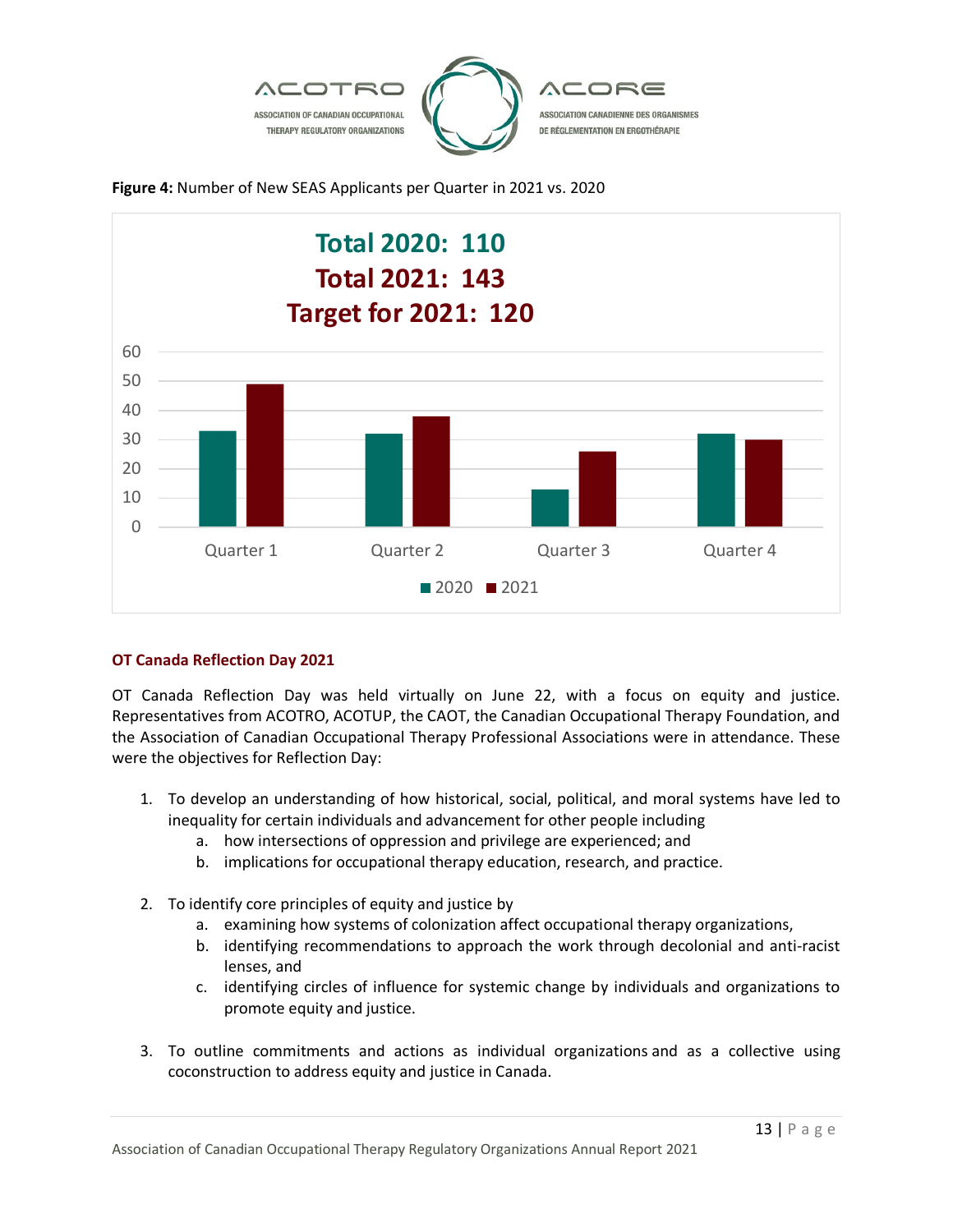

# **Building Cultural Safety and Humility**

The ACOTRO Board's strategic priorities include influencing systemic change. Hence, ACOTRO has created the goal of establishing principles and strategies to integrate Indigenous cultural safety into the organization, influence regulatory organizations, engage with stakeholders, and determine a potential regulatory impact on occupational therapy practice.

Key objectives in the ACOTRO Strategic Plan (2018–2021) included the following:

- reviewing and revising regulatory processes to support Indigenous cultural safety and humility;
- participating in efforts regarding Truth and Reconciliation Commission (TRC) recommendations and Calls to Action, and recognizing that learning is essential to understanding the truth of the Indigenous experience and education about potential actions is paramount;
- influencing occupational therapy practice;
- providing regulatory leadership and perspectives to work with other partners;
- revisiting the TRC Calls to Action to confirm alignment of ACOTRO priorities; and
- integrating Indigenous cultural safety and humility into the CORECOM initiative.

Activities undertaken in 2021 included the following:

- providing education to members of the profession on the potential role of regulators through a discussion of one regulator's activities;
- joining the CAOT TRC Task Force, which is now known as the OT TRC Task Force to reflect the participation of ACOTRO, ACOTUP, the Canadian Occupational Therapy Foundation, and the Alliance of Canadian Occupational Therapy Professional Associations;
- planning and attending OT Canada Reflection Day;
- holding conversations about the collection and use of race-based and Indigenous-identity data (see CIHI Resources on p. 9);
- developing, through the CORECOM project, the *Competencies for Occupational Therapists in Canada*, 2021, which includes the domain of Culture, Equity, and Justice; and
- drafting a commitment statement to ensure that ACOTRO involvement is evident to the public, prospective OTs, and our partner organizations.

ACOTRO would like to acknowledge the generous support of the CAOT through their role in the OT TRC Task Force secretariat, which is essential to the efforts of this partnership.